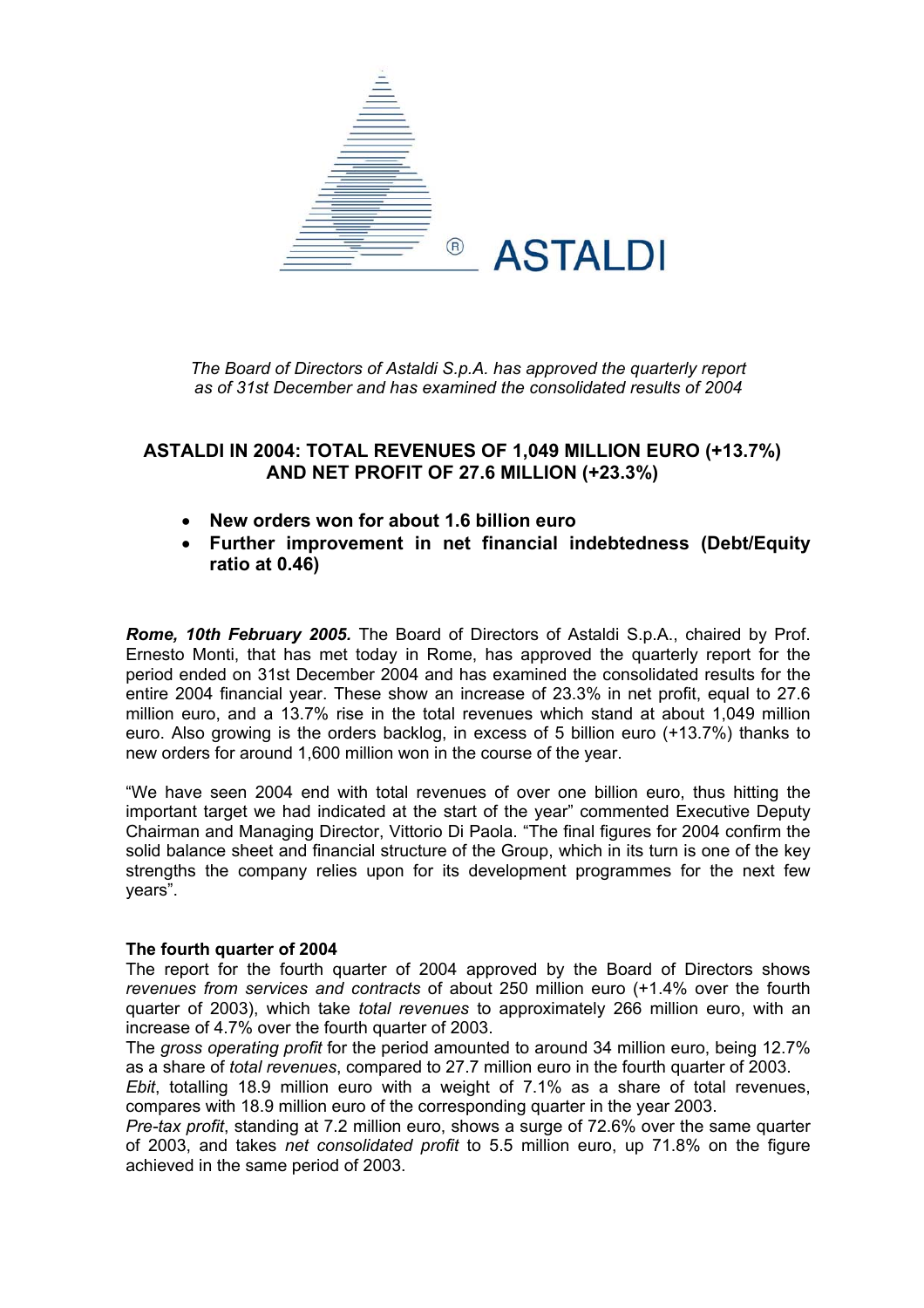## **Preliminary 2004 results**

The consolidated data for the whole of the 2004 financial year show *total revenues* of about 1,049 million euro, with an increase of 13.7% over 2003.

The *gross operating profit* of 127 million euro, equal to 12.1% of total revenues, is in line with the corresponding figure of 2003.

*Ebit* amounts to 74.6 million euro, equal to 7.1% as a share of total revenues and shows an increase of 12.3% over the 66.4 million achieved in 2003.

The *net profit* of the group stands at about 27.6 million euro, with a 23.3% increase on the previous year, an even more significant result if one considers the substantially higher weight of tax than the one recorded in the previous year. The *pre-tax profit* in 2004 amounted to approximately 41 million euro, that is an increase of 41.2% over 2003.

The *net financial position* as of 31st December 2004 shows indebtedness of 115.5 million euro, a sharp fall from the 128.3 million at 31<sup>st</sup> December 2003, despite the presence of an increase in turnover of 13.7%. The *debt/equity* ratio of 0.47 has slipped significantly from the 0.56 recorded in the same period of the previous year.

| (Euro/000)                          | 31/12/2004 | 30/09/2004 | 31/12/2003 | 30/09/2003 |
|-------------------------------------|------------|------------|------------|------------|
| Short-term financial debt           | (146, 181) | (139, 262) | (100, 348) | (137, 406) |
| M/L term financial debt             | (69,308)   | (61, 703)  | (75,072)   | (87, 962)  |
| Liquid assets                       | 174,839    | 129,629    | 149,983    | 133,713    |
| Total financ.credit & securities    | 77,178     | 77,069     | 73.021     | 105,531    |
| <b>Total ordinary finance</b>       | 36,528     | 5,733      | 47,584     | 13,876     |
| Ordinary bonds                      | (150,000)  | (150.000)  | (150,000)  | (150,000)  |
| Own bonds in portfolio              | 20.001     | 9.936      |            |            |
| Net ordinary bonds                  | (129, 999) | (140.064)  | (150,000)  | (150,000)  |
| Leasing                             | (21,996)   | (23,087)   | (25,898)   | (29,022)   |
| <b>Total Net Financial Position</b> | (115, 467) | (157, 418) | (128, 314) | (165, 146) |

#### **Orders backlog**

In the course of 2004, Astaldi won new orders totalling 1,593 million euro, an amount that pushes the overall Group portfolio to over 5 billion euro as of 31st December 2004, with an increase of 13.7% compared to the start of the year. The geographic distribution of the portfolio at the end of the year shows that Italy accounts for 79%, primarily in the railway infrastructure sector, while 21% pertains to foreign activities, mainly on the American continent, as well as in Romania and Turkey.

The following table shows the portfolio's trend in the course of 2004 in the key activity areas, without taking into account the most recent initiatives for which Astaldi has been named Sponsor.

| <b>Millions Euro</b>                     | Start of the year<br>01/01/2004 | <b>Acquisitions</b> | <b>Production</b> | Year end<br>31/12/2004 |
|------------------------------------------|---------------------------------|---------------------|-------------------|------------------------|
| Railways and subways                     | 2,013                           | 99                  | (254)             | 1,858                  |
| Roads and motorways                      | 723                             | 891                 | (331)             | 1,283                  |
| Airports and ports                       | 89                              | 38                  | (40)              | 87                     |
| Hydraulic works and hydroelectric plants | 313                             | 52                  | (144)             | 221                    |
| Civil and industrial building            | 399                             | 169                 | (220)             | 348                    |
| Concessions                              | 870                             | 343                 | 0                 | 1,213                  |
| <b>Total portfolio</b>                   | 4,407                           | 1,593               | (989)             | 5,011                  |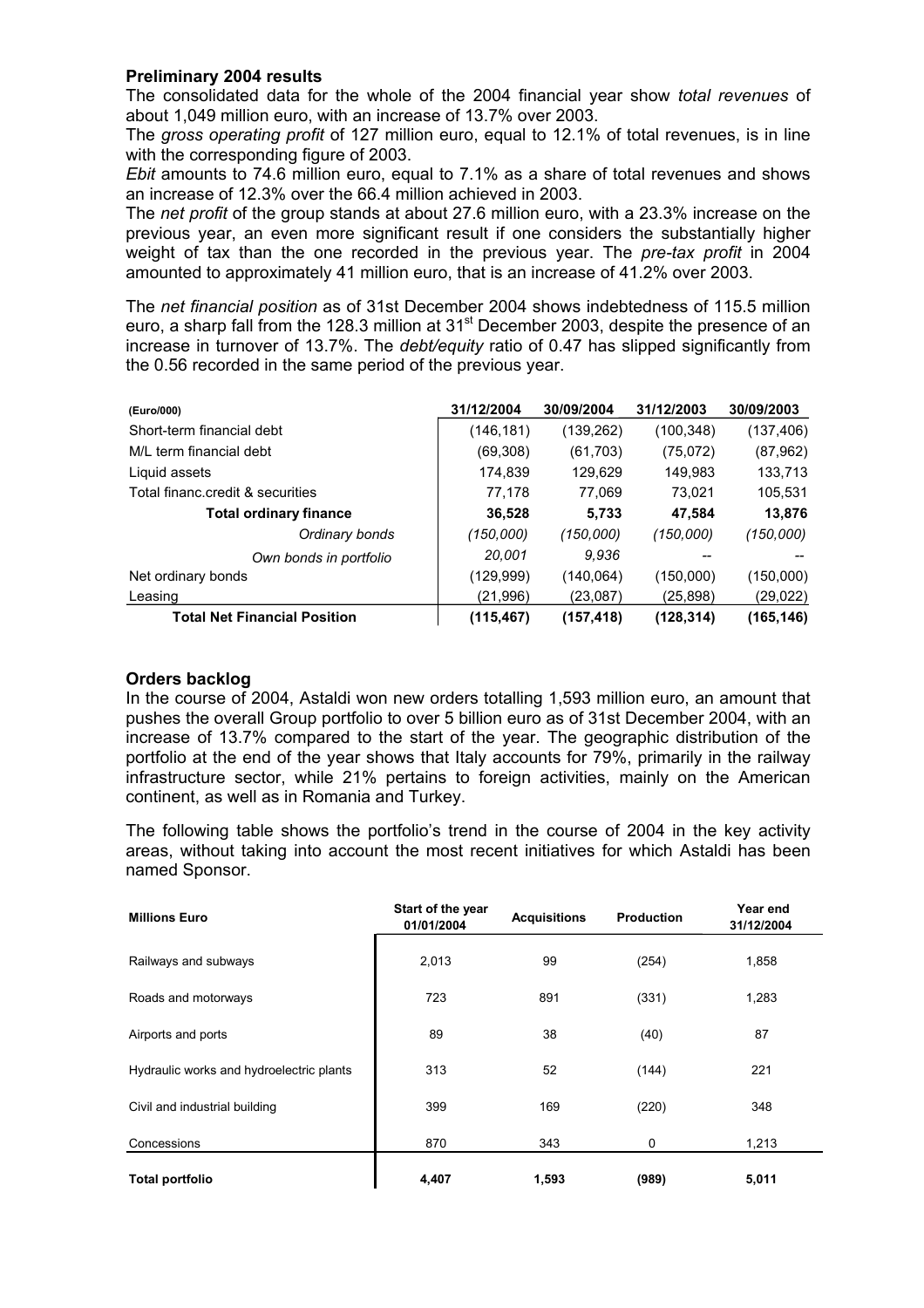Last December, Astaldi was provisionally awarded two separate stretches of the Italian national road 'Jonica 106' for a total amount in excess of 790 million euro (of which Astaldi's share is 90%).

The orders backlog, on the other hand, doesn't take the projects for which Astaldi's nomination as promoter has been formally accepted into account, such as Line 5 of Milan's subway and the Underpass of the Appia Antica Park in Rome.

As of 9th February 2005, Astaldi Finance SA has transferred to BNP Paribas the funds necessary for the reimbursement of the bond issued on 11th February 2002 and due to expire on 11th February 2005.

ли в селото в селото в селото в селото в селото в селото в селото в селото в селото в селото в селото в селото<br>В селото в селото в селото в селото в селото в селото в селото в селото в селото в селото в селото в селото в<br>

*The Group, listed on the Star segment of the Italian Stock Exchange, has been active for over 75 years, both in Italy and abroad, in the design and construction of large civil engineering works.* 

*The Group operates in the following business areas:* 

- *Transport infrastructure (railways, subways, roads, motorways, airports and ports);*
- *Hydraulic works and power generation plants (dams, hydroelectric plants, aqueducts, oil pipelines, gas pipelines and purification plants);*
- *Civil and industrial buildings (hospitals, universities, airports, law courts, building work connected with power or nuclear plants, parking areas);*
- *Management on a concession basis of works such as parking areas, reclamation plants, etc.*

*Currently, the Group acts as a General Contractor able to promote the financial aspects and to coordinate all the resources and skills for the implementation and optimal management of complex public works or of a substantial amount.* 

#### **For further information, please contact:**

*Alessandra Onorati Giancarlo Frè Torelli* External relations *Livia Dall'Oglio*  and *Investor Relations* and *Investor Relations* and *Andrea Lijoi* **Andrea** *Andrea Andrea Andrea Andrea Andrea Andrea Andrea Andrea Andrea Andrea Andrea Andrea Andrea Andrea Andrea Andrea* [a.onorati@astaldi.com](mailto:a.onorati@astaldi.com)

Astaldi SpA<br> **Astaldi SpA** PMS Corporate Communications<br>
Tel 06/42020970 Tel. 06/42020970

[www.astaldi.it](http://www.astaldi.it/)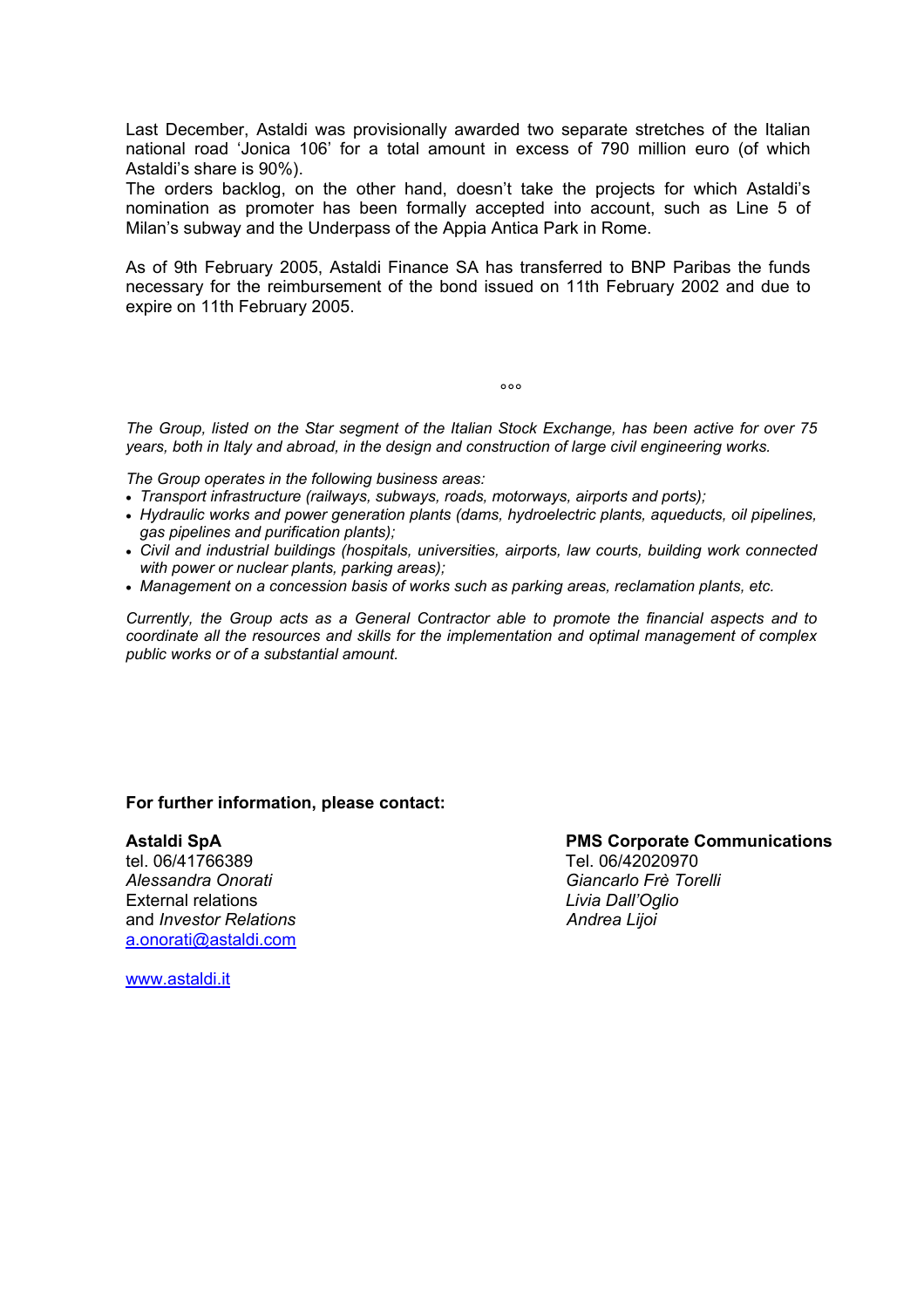#### **CONSOLIDATED RECLASSIFIED INCOME STATEMENT**

| <b>Euro/000</b>                                | FY 2004    | $\%$      | FY 2003    | %          | 4Q 2004    | $\%$       | 4Q 2003    | $\%$       |
|------------------------------------------------|------------|-----------|------------|------------|------------|------------|------------|------------|
|                                                |            |           |            |            |            |            |            |            |
| Contract revenues                              | 989,348    | 94.3%     | 870,145    | 94.3%      | 249,678    | 93.9%      | 246,258    | 96.9%      |
| Other revenues                                 | 59,726     | 5.7%      | 52,640     | 5.7%       | 16,223     | 6.1%       | 7,762      | 3.1%       |
| <b>Total revenues</b>                          | 1,049,074  | 100.0%    | 922,785    | 100.0%     | 265,901    | 100.0%     | 254,020    | 100.0%     |
| Costs of production                            | (792, 992) | (75.6%)   | (672, 895) | $(72.9\%)$ | (200, 853) | $(75.5\%)$ | (192, 741) | $(75.9\%)$ |
| <b>Added value</b>                             | 256,082    | 24.4%     | 249,890    | 27.1%      | 65,048     | 24.5%      | 61,279     | 24.1%      |
| Labour costs                                   | (129, 023) | (12.3%)   | (122, 865) | (13.3%)    | (31, 192)  | (11.7%)    | (33, 618)  | $(13.2\%)$ |
| <b>Gross operating profit</b>                  | 127,059    | 12.1%     | 127,025    | 13.8%      | 33,856     | 12.7%      | 27,661     | 10.9%      |
| Other charges                                  | (14, 446)  | $(1.4\%)$ | (13, 714)  | $(1.5\%)$  | (622)      | $(0.2\%)$  | (1, 815)   | (0.7%      |
| Ebitda                                         | 112,613    | 10.7%     | 113,311    | 12.3%      | 33,234     | 12.5%      | 25,846     | 10.2%      |
| D&A                                            | (45, 322)  | (4.3%)    | (45, 693)  | $(5.0\%)$  | (14, 386)  | $(5.4\%)$  | (11, 705)  | $(4.6\%)$  |
| Provisions, write-downs and uses of risk funds | 7,328      | 0.7%      | (1, 174)   | $(0.1\%)$  | 54         | 0.0%       | 4,804      | 1.9%       |
| Ebit                                           | 74,619     | 7.1%      | 66,444     | 7.2%       | 18,902     | 7.1%       | 18,945     | 7.5%       |
| Interest charges                               | (26, 842)  | $(2.6\%)$ | (27, 458)  | $(3.0\%)$  | (7,901)    | $(3.0\%)$  | (9, 516)   | (3.7%)     |
| Equity write-downs                             | (2, 157)   | $(0.2\%)$ | (4,967)    | $(0.5\%)$  | (2,048)    | (0.8%)     | (3,065)    | $(1.2\%)$  |
| Extraordinary income (charges)                 | (4,625)    | (0.4% )   | (4,982)    | $(0.5\%)$  | (1,735)    | (0.7%)     | (2, 181)   | (0.9%      |
| <b>Profit before taxes</b>                     | 40,995     | 3.9%      | 29,037     | 3.1%       | 7,218      | 2.7%       | 4,183      | 1.6%       |
| Taxes                                          | (12, 882)  | (1.2%)    | (6, 858)   | (0.7%)     | (2, 284)   | (0.2%)     | (1,603)    | $(0.2\%)$  |
| Net income for the period                      | 28,113     | 2.7%      | 22,179     | 2.4%       | 4,934      | 1.9%       | 2,580      | 1.0%       |
| Net (profit) loss of minorities                | (508)      | $(0.0\%)$ | 217        | 0.0%       | 585        | 0.2%       | 632        | 0.2%       |
| Group net income                               | 27,605     | 2.6%      | 22,396     | 2.4%       | 5,519      | 2.1%       | 3,212      | 1.3%       |